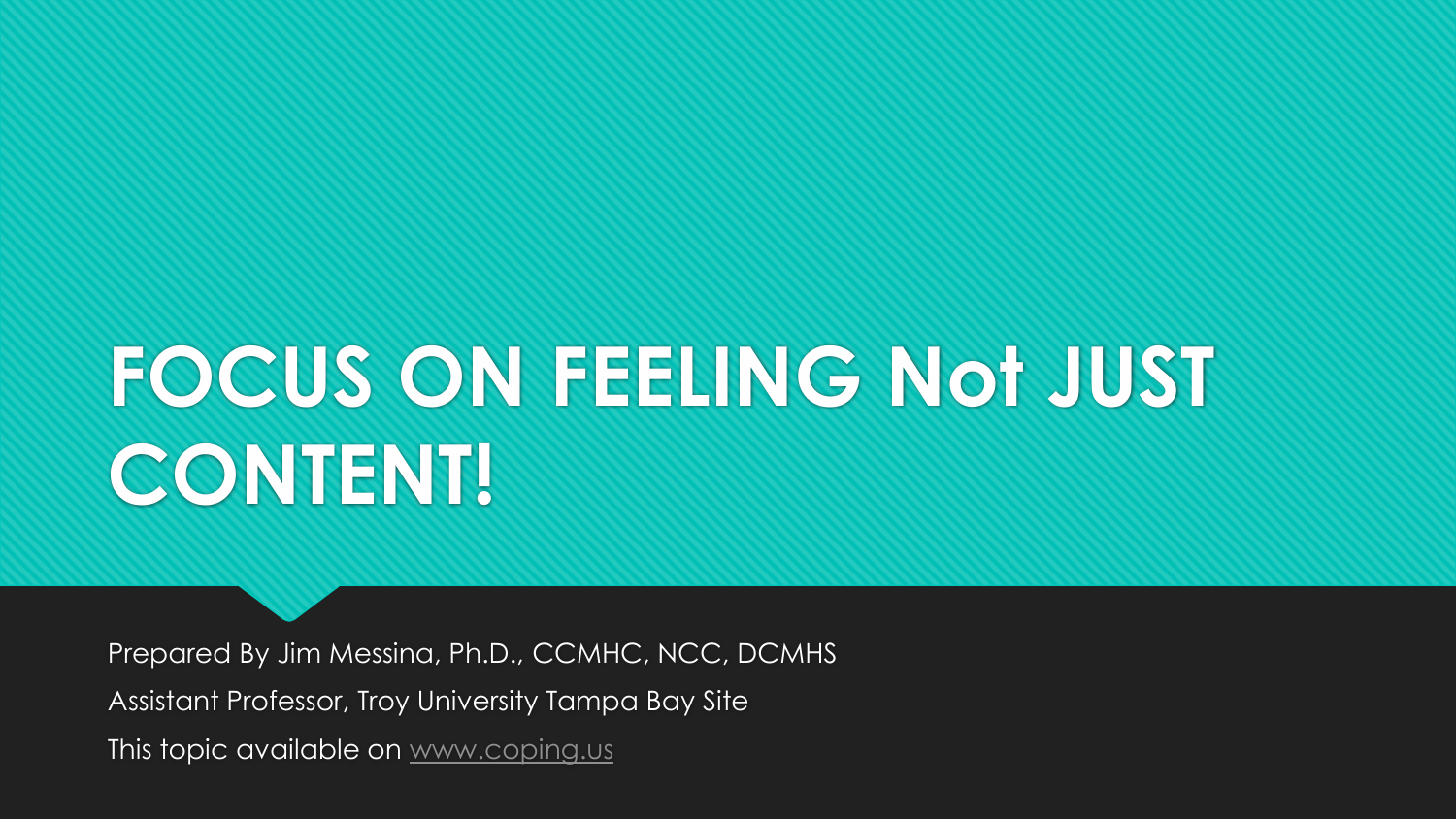# **FOCUS ON FEELINGS RATHER THAN ON CONTENT**

- Effective communication can result if individuals follow this simple principle
- An effective communicator should be able to avoid getting caught up in the Content of another's message and get to the FEELINGS behind the message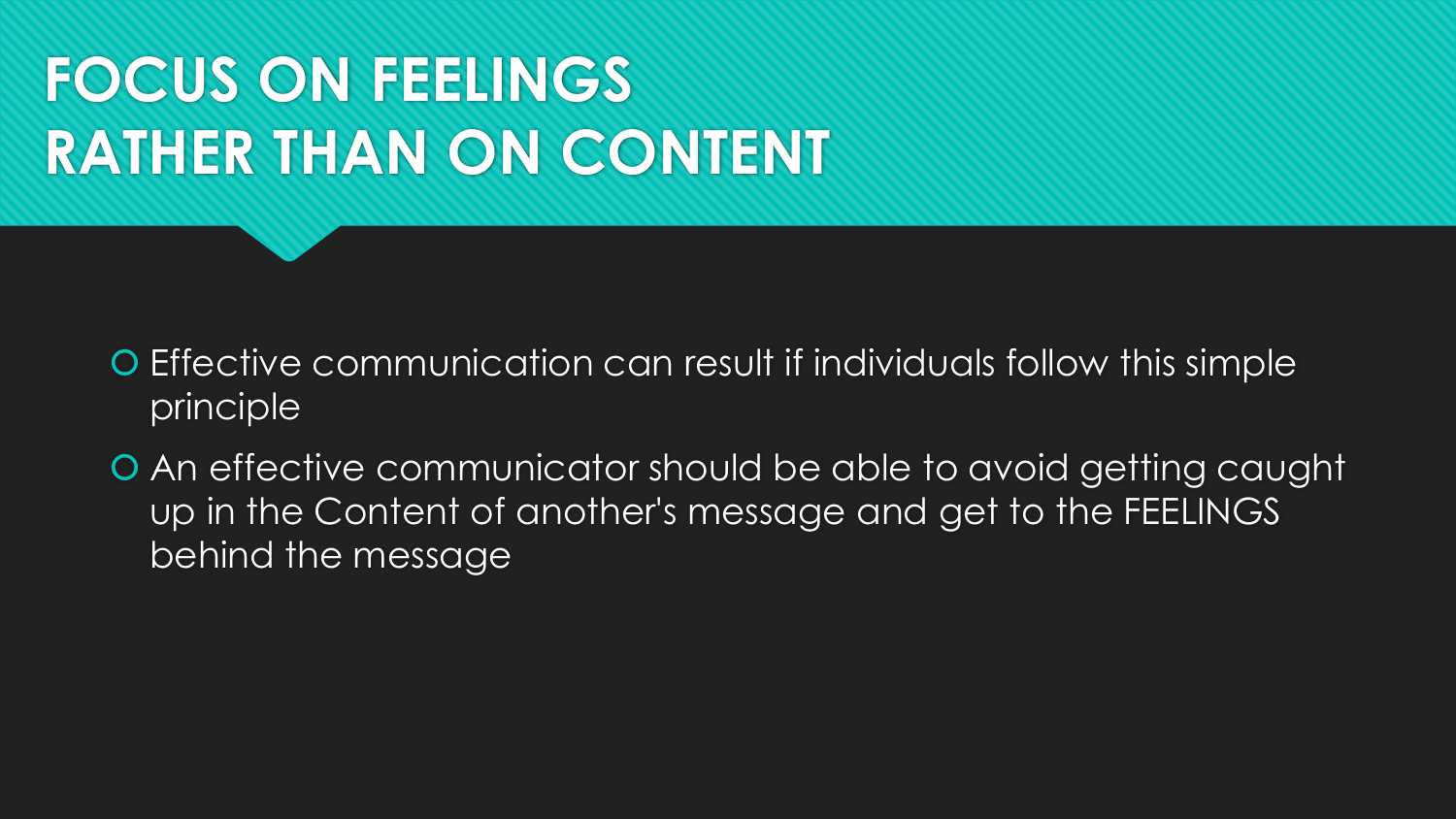### **What is Content?**

Content is the "thing" behind the message

- Content is the "what" of a message
- O It is the issue or subject of a message
- Winning or losing is the outcome of content–focused communication
- O It is frequently value laden
- O It can conjure up positive or negative opinions
- Winning or losing is the outcome of content–focused communication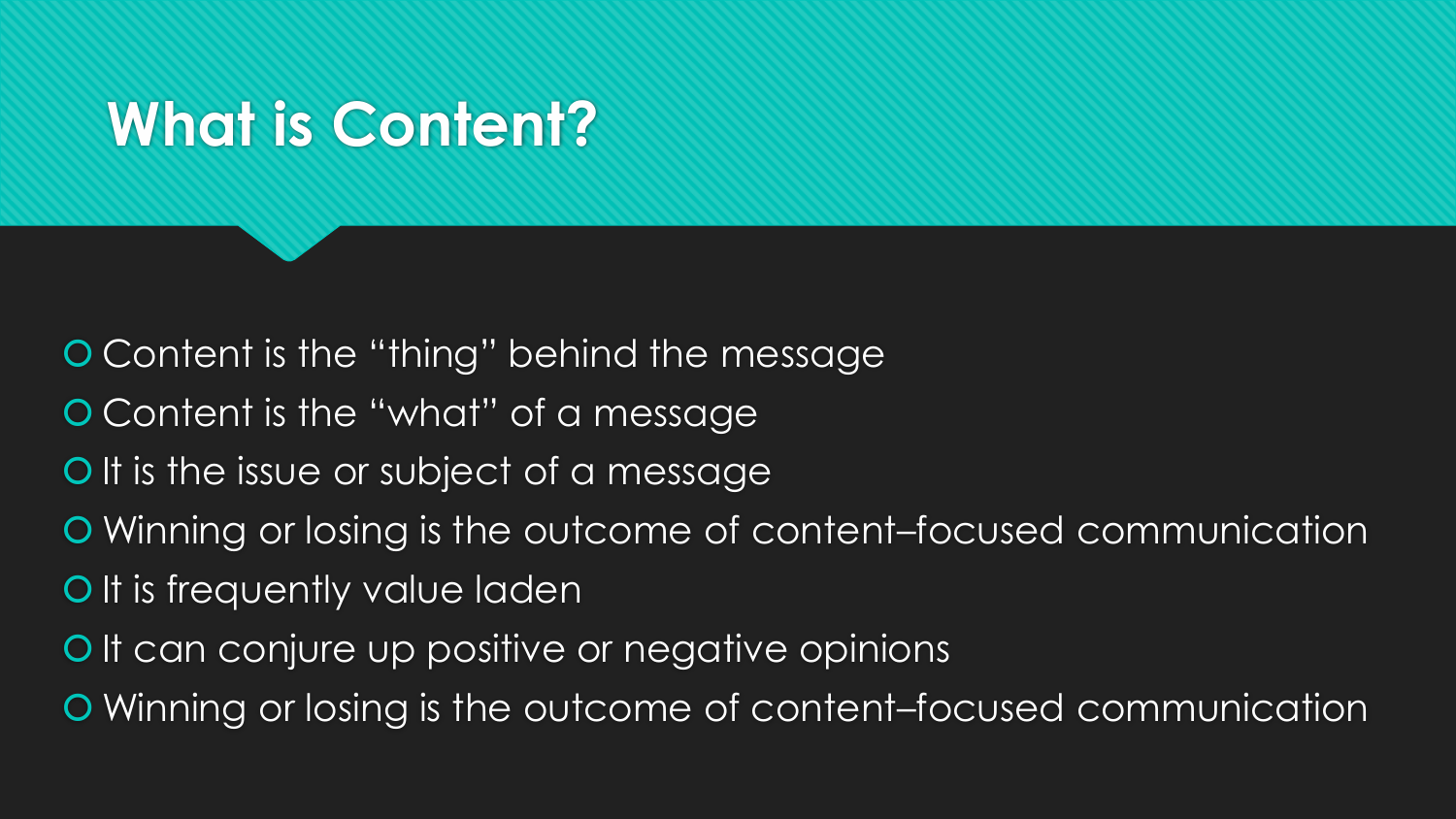#### **More on content:**

- Disagreements and arguments frequently are centered around the CONTENT of messages
- O It can elicit strong or weak emotional reactions
- Hurt or bad feelings can arise as a result of content–oriented communication
- O Content is important because it involves work, finances, sex, children, jobs, homes, cars, religion, time, politics, school, fashion, etc.
- Over–concentration on content can lead to interpersonal stagnation and stress–related illness
- O Ignoring CONTENT, however, can lead to confusion and a lack of problemsolving goals with the appropriate corrective action being taken. Clearly a balance is needed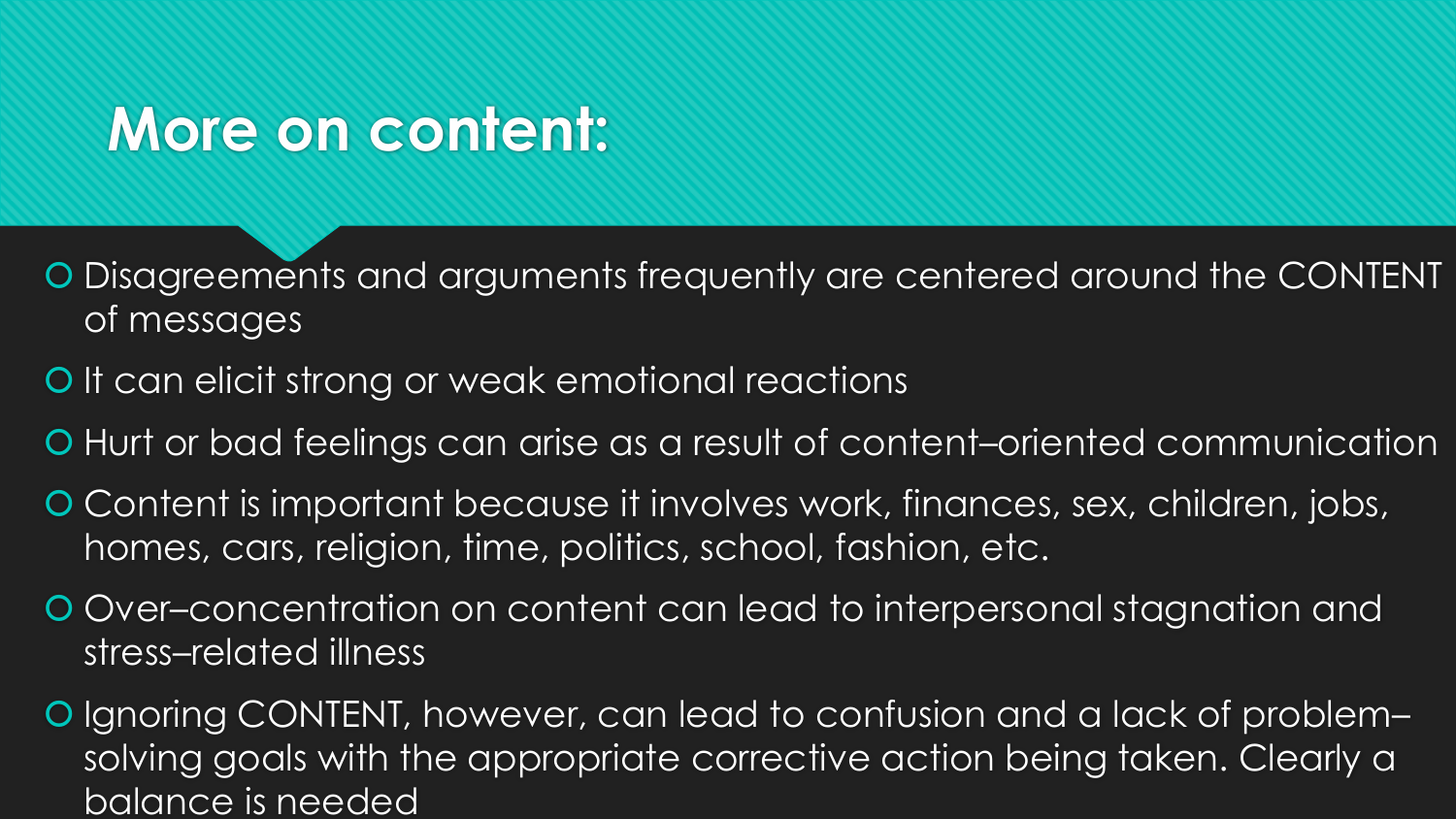### **What are Feelings?**

FEELINGS are the lifeline to communication

- They are the "process" behind the message
- They are "how" the message is being communicated
- FEELINGS are value–free
- There are no right or wrong feelings
- There is no "winning" or "losing" by focusing on feelings
- Having one's feelings understood and respected by another leads to a sense of being respected and cared for by that person
- Trust can evolve when we sense that others know how we are feeling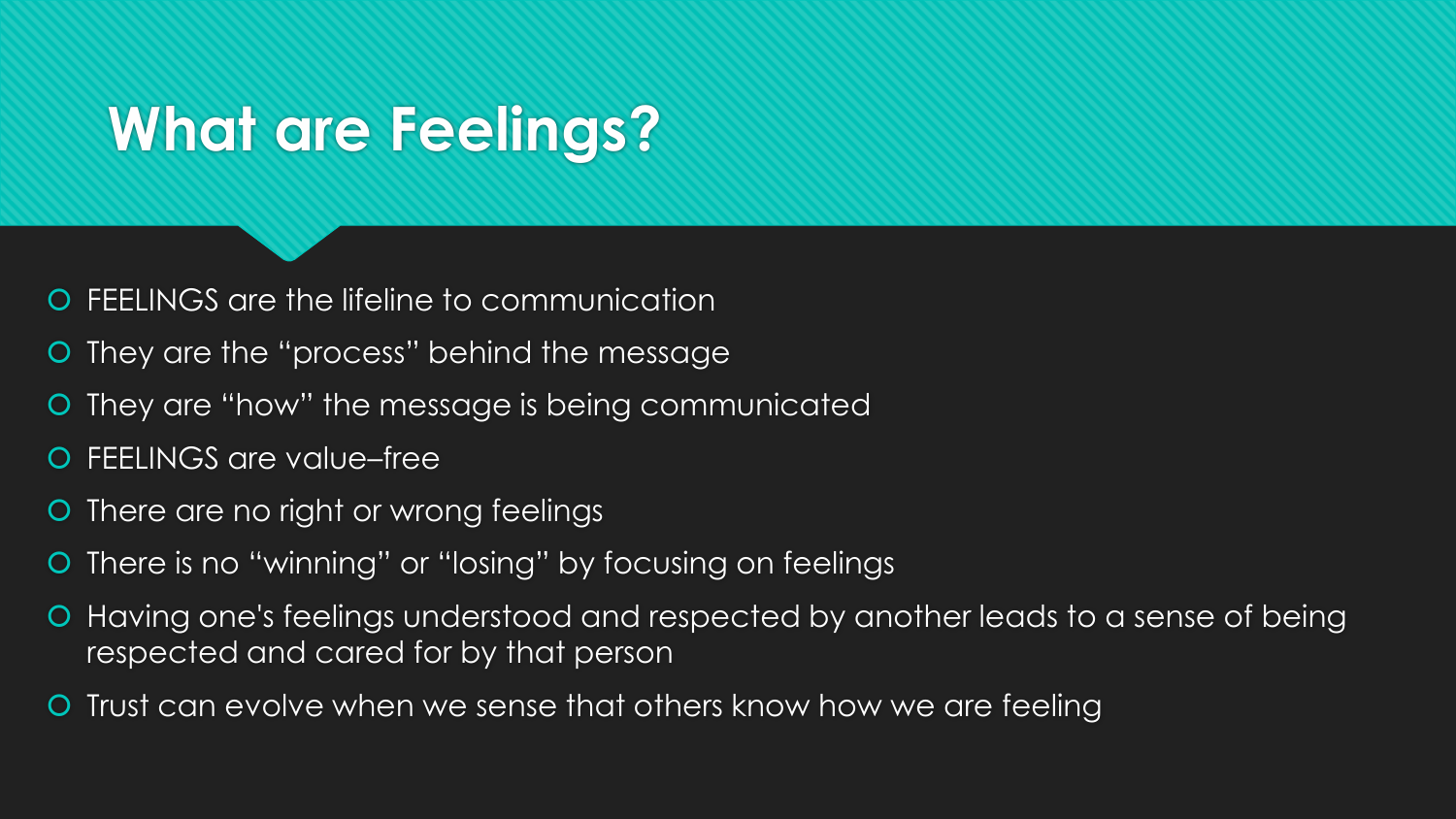## **Focusing on Content in Communication has three pitfalls**

**1. Parallel Listening:** Parallel listening occurs when a listener ignores the feelings of a speaker, concentrating solely on content. Parallel listening is a "discounting" of the speaker by ignoring feelings being expressed and adding only to the flow of content, even when it is relevant to the subject being discussed. Parallel listening typically results in a listener ignoring the feelings behind what is being discussed by a speaker, leading to the speaker's discouraging impression of being turned off.

**2. Jumping to Assumptions** The second pitfall of concentrating on content to the exclusion of feelings is jumping to the assumption that you know what the other is talking about and feeling. Discussing "things" with no effort to clarify "feelings" can lead to disastrous results. For example, two people can be talking objectively about getting pregnant with the result that the wife gets pregnant. Unfortunately, the one who did not want to get pregnant had feelings ignored because they were never openly expressed. The ignored person can build up resentment and hurt, which someday could blow up into a communication crisis.

**3. Competition for the Control of Thinking:** The third pitfall of focusing on content is the competition for who is smarter, more intelligent, has more common sense, and knows more facts. People who communicate only at the content level can fall into the "who is best" and "who is right" trap. One– upmanship in communication is often the result of being content oriented. This discounting of the other's intelligence, knowledge, and common sense can result in alienation, isolation, lack of trust, and lack of respect between people